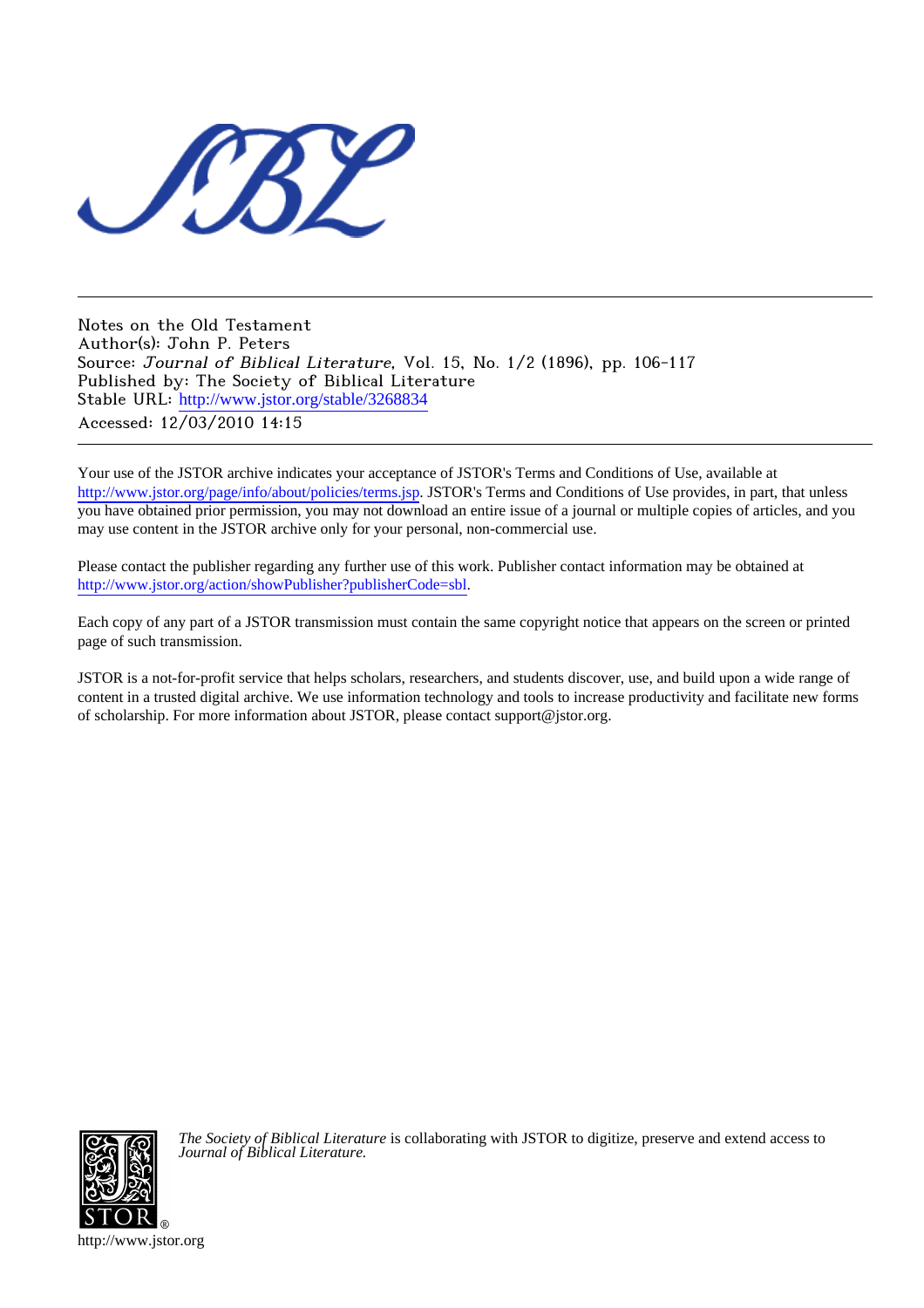## **Notes on the Old Testament.**

**JOHN P. PETERS.** 

**NEW YORK.** 

**1. The Site of the Tower of Babel** (Gen. xi.  $I-q$ ). — In Dillmann's **Genesis (ed. 4, p. 19I) we read: "In this Babel there must have been a gigantic, towerlike, but uncompleted building of much notoriety, and to this our story attaches itself." A little later, on the same page, Dillmann says: "Now there exist on the west side of the Euphrates, nine kilometres south of Hillah, huge ruins of such a tower, called Birs Nimrud, and long ago this ruin was identified with the Bel sanctuary of Herodotus, the tower of our passage." He then goes on to call attention to the fact that, "There are still similar towers in many places in that country, always built in the same style, some with three, some with five, some with seven diminishing stages, so that it is not probable that it was precisely this Borsippa building to which our narrative refers. It is rather to be supposed that the present ruin of Babil, to the north of the city of Babylon itself, on the left side of the river, the most imposing of all the ruins, and the ancient temple of Bel-Merodach, rising as a high pyramid, likewise later rebuilt by Nebuchadrezzar, is the building referred to."** 

**It was my good fortune to visit and examine both Babil and Birs**  Nimrud in January of 1889. I also revisited the former the following vear. Babil has been used. I presume from time immemorial, as a Babil has been used, I presume from time immemorial, as a **quarry for bricks, and the deep holes and trenches enable one without excavation to study to some extent the character of the mound. I found on the summit a mass of unbaked brick, some thirty feet or so in height. Beneath this was a solid but not homogeneous structure of baked brick. Most of the bricks which we observed bore the inscription of Nebuchadrezzar. One bore the inscription of Nabopolassar. At one point a deep excavation revealed a door. This had been built up, and later a solid mass of baked brick had been built against the wall through which it had formed an entrance. In another place some piers had been built up in the same way. Originally there had been a structure resting on the piers, between which there were openings. These openings had been built up, and then a solid**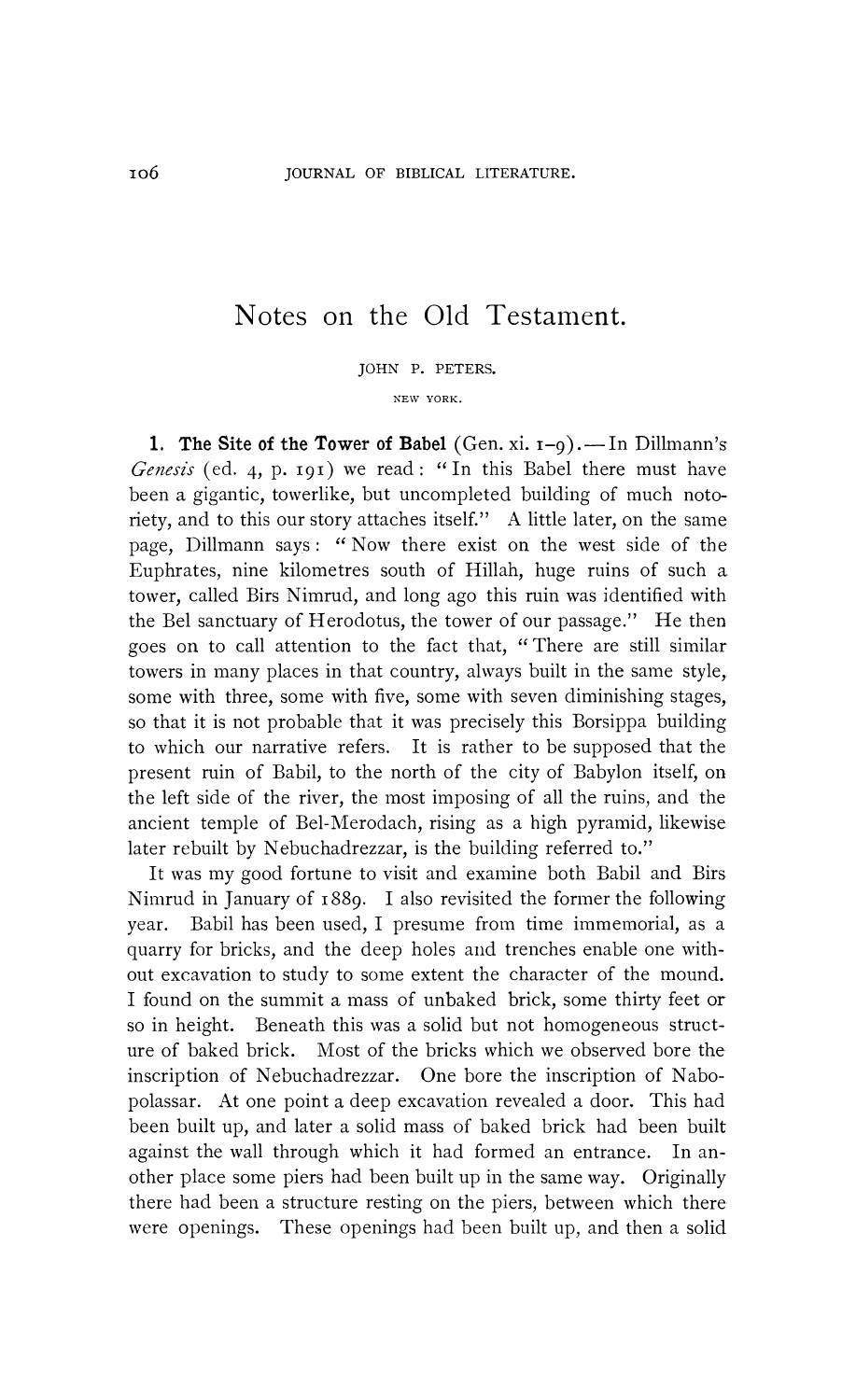**mass of brick erected by the side of them. What would be revealed by scientific and systematic excavations on this mound it is difficult to conjecture, but what the present excavations reveal is unlike any Ziggurat of which we have information, and while a priori I should expect to find in this enormous and most prominent mound of Babylon the remains of the famous Ziggurat of the Temple of Bel-Merodach described by Herodotus, the Esaggil of the inscriptions of Nebuchadrezzar, it seemed to me after examination of the place very improbable that Babil could represent that Ziggurat.** 

**Now Ziggurats are not by any means so numerous in Babylonia as Dillmann's statement would imply. A great many temples and some of the most famous temples are built without Ziggurats. There was no Ziggurat in connection with the Temple of the Sun at Sippara. There was no Ziggurat in connection with the temple unearthed by de Sarzec at Tello. The only Ziggurats discovered up to this time in Babylonia are those at Borsippa, at Nippur, at Erech, and at Ur, nor could there have been many more than this in Babylonia. A Ziggurat by its very nature must have, we should suppose, ruins of a peculiar shape and of considerable prominence. Now most of the ruin sites in Babylonia, while they have not been excavated, have nevertheless been visited by explorers, and from the description given by those explorers it would seem that there are comparatively few in which it is likely or even possible that the remains of any Ziggurat can be found.** 

**This being the case, our choice of sites for the legend of the tower of Babel is really very limited. Moreover, the name Babel, if it does not compel us to look for the place in Babylon itself, would certainly seem to require a site in the immediate neighborhood of that city. I admit that the name of Babel would be best satisfied by a site in Babylon itself. On the other hand, the description of the ruins of the Ziggurat of Nebo at Borsippa before Nebuchadrezzar's time, as given by Nebuchadrezzar, is most suggestive in connection with this story of the eleventh chapter of Genesis.** 

**That description is contained in the clay cylinders of Nebuchad**rezzar found in the corners of the Ziggurat of Birs Nimrud. **inscription on these clay cylinders reads as follows:** 

**Nebuchadrezzar, king of Babylon, the rightful ruler, the expression of the righteous heart of Marduk, the exalted high priest, the beloved of Nebo, the wise prince, who devotes his care to the affairs of the great gods, the unwearying ruler, the restorer of Esagila and Ezida, the son and heir of Nabopolassar, king of Babylon, am T.**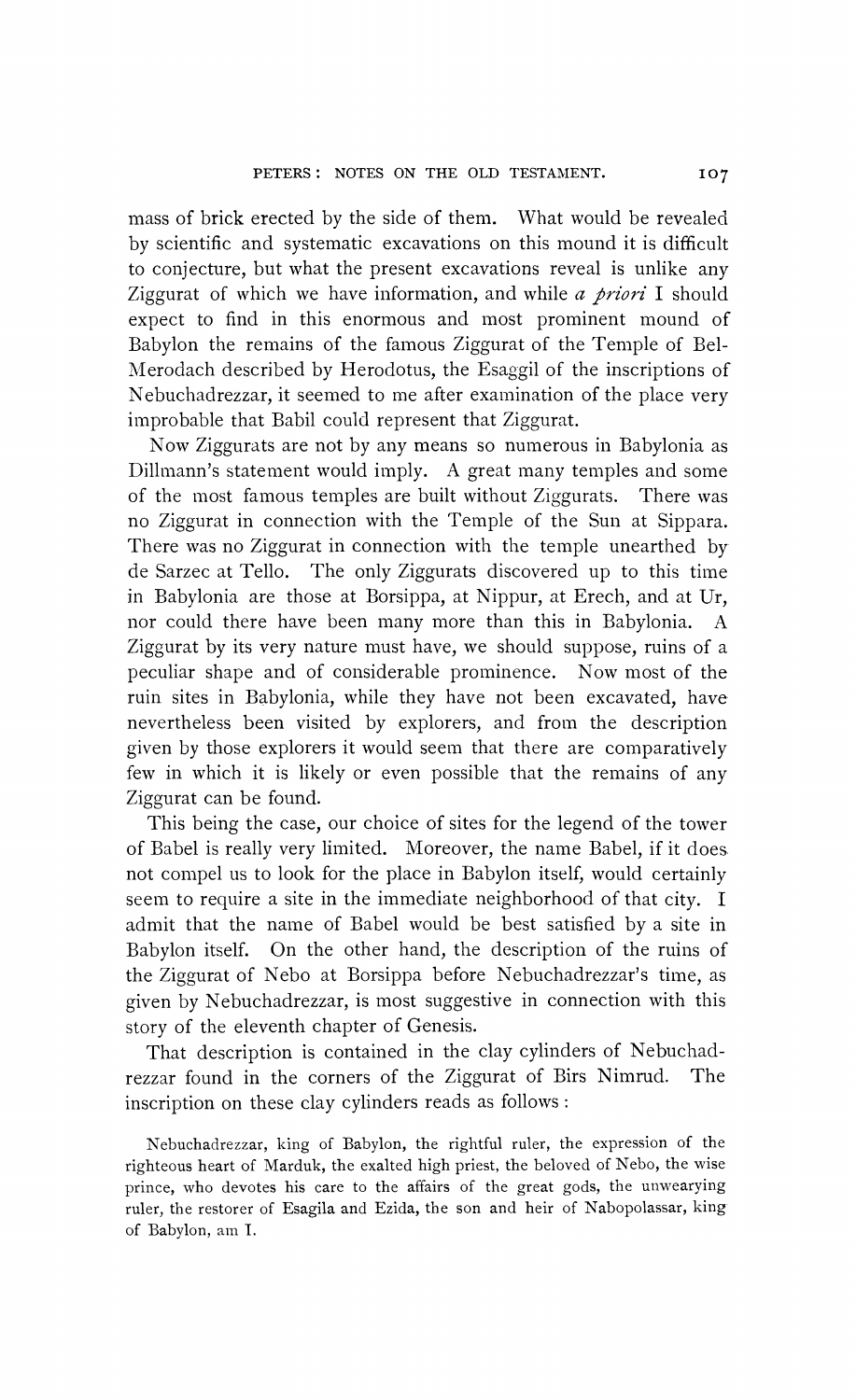**Marduk the great god formed me aright and commissioned me to perform his restoration; Nebo guider of the universe of heaven and earth placed in my hand the right sceptre. Esagila, the house of heaven and earth, the abode of Marduk, lord of the gods, Ekua, the sanctuary of his lordship, I adorned gloriously with shining gold. Ezida I built anew, and completed its construction with silver,**  gold, precious stones, bronze, musukkani wood, and cedar wood. Timinanki, **the Ziggurat of Babylon, I built and completed; of bricks glazed with lapis-lazuli (blue) I erected its summit.** 

**At that time the house of the seven divisions of heaven and earth, the Ziggurat of Borsippa, which a former king had built and carried up to the height of forty-two ells, but the summit of which he had not erected, was long since fallen into decay, and its water conduits had become useless; rainstorms and tempests had penetrated its unbaked brick-work; the bricks which cased it were bulged out, the unbaked bricks of its terraces were converted into rubbish heaps. The great lord Marduk moved my heart to rebuild it. Its place I changed not and its foundation I altered not. In a lucky month, on an auspicious day I rebuilt the unbaked bricks of its terraces and its encasing bricks, which were broken away, and I raised up that which was fallen down. My inscription I put upon the kiliri of its buildings. To build it and to erect its summit I set my hand. I built it anew as in former times; as in days of yore I erected its summit.** 

**Nebo, rightful son, lordly messenger, majestic friend of Marduk, look kindly on my pious works; long life, enjoyment of health, a firm throne, a long reign, the overthrow of foes, and conquest of the land of the enemy give me as a gift. On thy righteous tablet, which determines the course of heaven and earth, record for me length of days, write for me wealth. Before Marduk, lord of heaven and earth, the father who bore thee, make pleasant my days, speak favorably for me. Let this be in thy mouth, "Nebuchadrezzar, the restorer king."** 

**Nebuchadrezzar describes the ruined condition in which the Ziggurat was when he found it. It was built long before his day, and built with very ambitious ideas. It was forty-two ells in height, but the summit had never been completed. The consequence of this failure to erect the summit was that the water struck into the unprotected mud bricks forming the mass of the interior of the Ziggurat, dissolved them, and broke and bulged out the casing walls of baked bricks by which the different terraces were held in, reducing the whole to a huge mass of ruins. The water conduits referred to are such as Mr. Haynes found on the sides of the Ziggurat at Nippur, designed to carry off the water from the surfaces of the upper terraces, and save the whole structure from decay. These conduits are useful only in case proper arrangements are made to carry into them the water falling on the surfaces of the upper terraces. The failure in this case to " erect the summit," and the consequent soaking of the water into the clay bricks of the interior soon rendered these conduits useless.**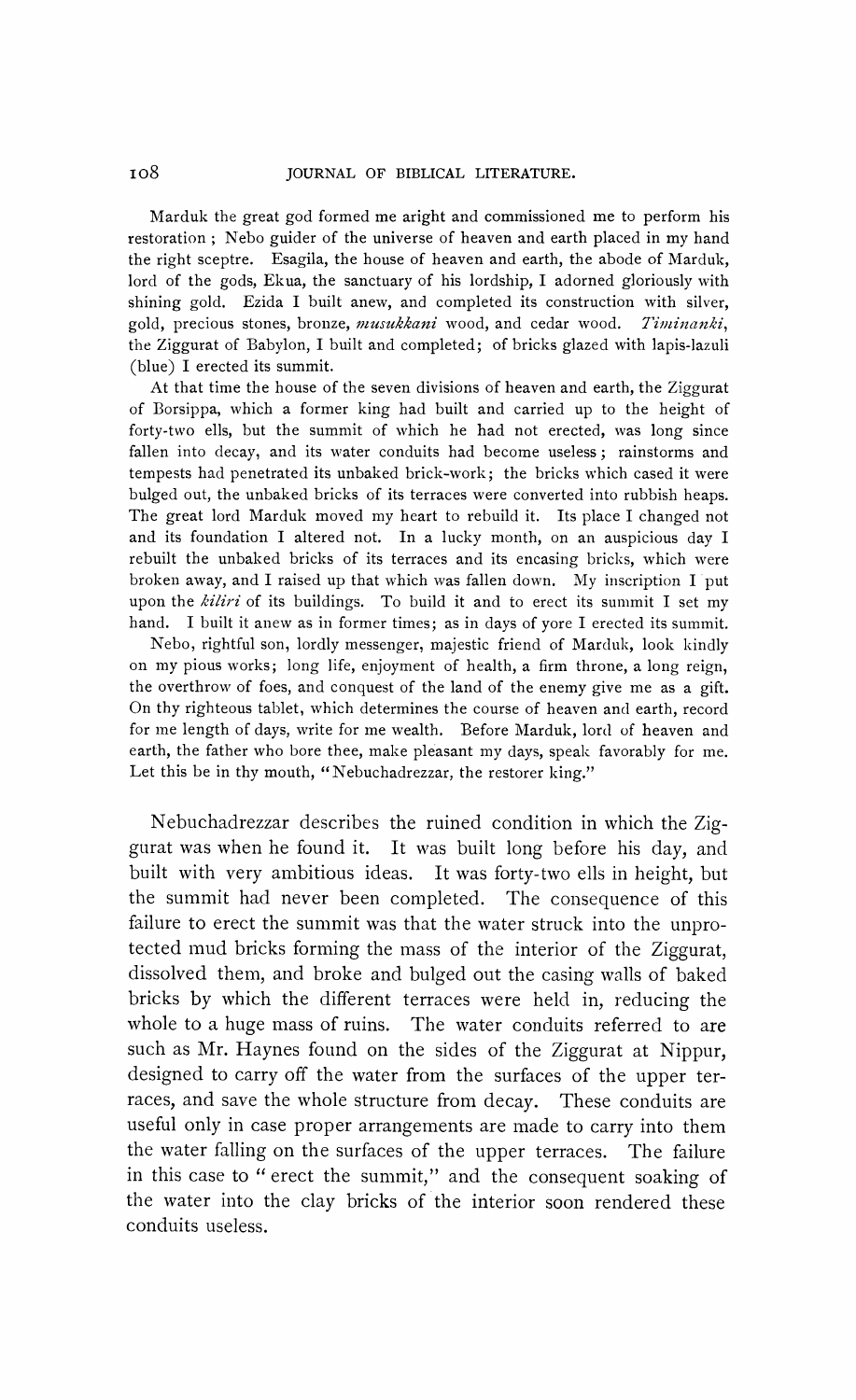**The striking similarities of this story to that of the tower of Babel are, outside of the site, the extremely ambitious nature of this Ziggurat of Borsippa which Nebuchadrezzar found in ruins, and the fact that after it had been raised to a great height the work was suddenly abandoned, leaving the building in such an incomplete condition that its ruin was inevitable.** 

**As Nebuchadrezzar found it, the tower was little more than an enormous mass of ruins. He built it over entirely, and made it a seven-staged Ziggurat. It is the ruins of Nebuchadrezzar's Ziggurat which constitute the present Birs Nimrud, and the explorations which have been conducted there revealed the seven stages still existing.** 

**Now Nebuchadrezzar gives no similar description of the ruined and incomplete condition of any other Ziggurat which he rebuilt. He rebuilt among other places the Ziggurat of Esaggil in Babylon, but**  he has nothing to tell us of its ruined condition. **ruined condition of the Ziggurat at Borsippa, in connection with its great size and ambitious design, made a strong impression upon his mind, or the mind of the writer of his inscription. This is not a positive proof that it made a similar impression on the world at large, yet the natural induction is that the ruined condition of this Ziggurat was notorious and impressed all beholders. How long before the time of Nebuchadrezzar it had fallen into such a condition it is impossible from our present information to say. Nebuchadrezzar says " long since," and does not mention the name of the original builder, calling him merely a "former king," as though its original construction were a thing of the remote past, the details of which were long since forgotten. But whatever the date, Nebuchadrezzar's account of the ruins of this Ziggurat corresponds so well with the story of the eleventh chapter of Genesis that one is inclined to attach that story at least tentatively to this ruin.** 

**I need scarcely call attention to the fact that the story, as we know it in the eleventh chapter of Genesis, comes from the Yahwistic narrative, and was written down probably somewhere in the early part of the eighth century before Christ, two hundred years or so before**  How much older the story itself may be it is **difficult to say. It certainly, however, implies connection by travellers, merchants, and the like with Babylonia, from which place the story would seem to have been imported into Judaea.** 

**2. The Three Children in the Fiery Furnace (Dan. iii.; Jer.**   $\overline{x}$ **xix.**  $22$ ).  $\overline{1}$  It is a matter of great surprise to me that I have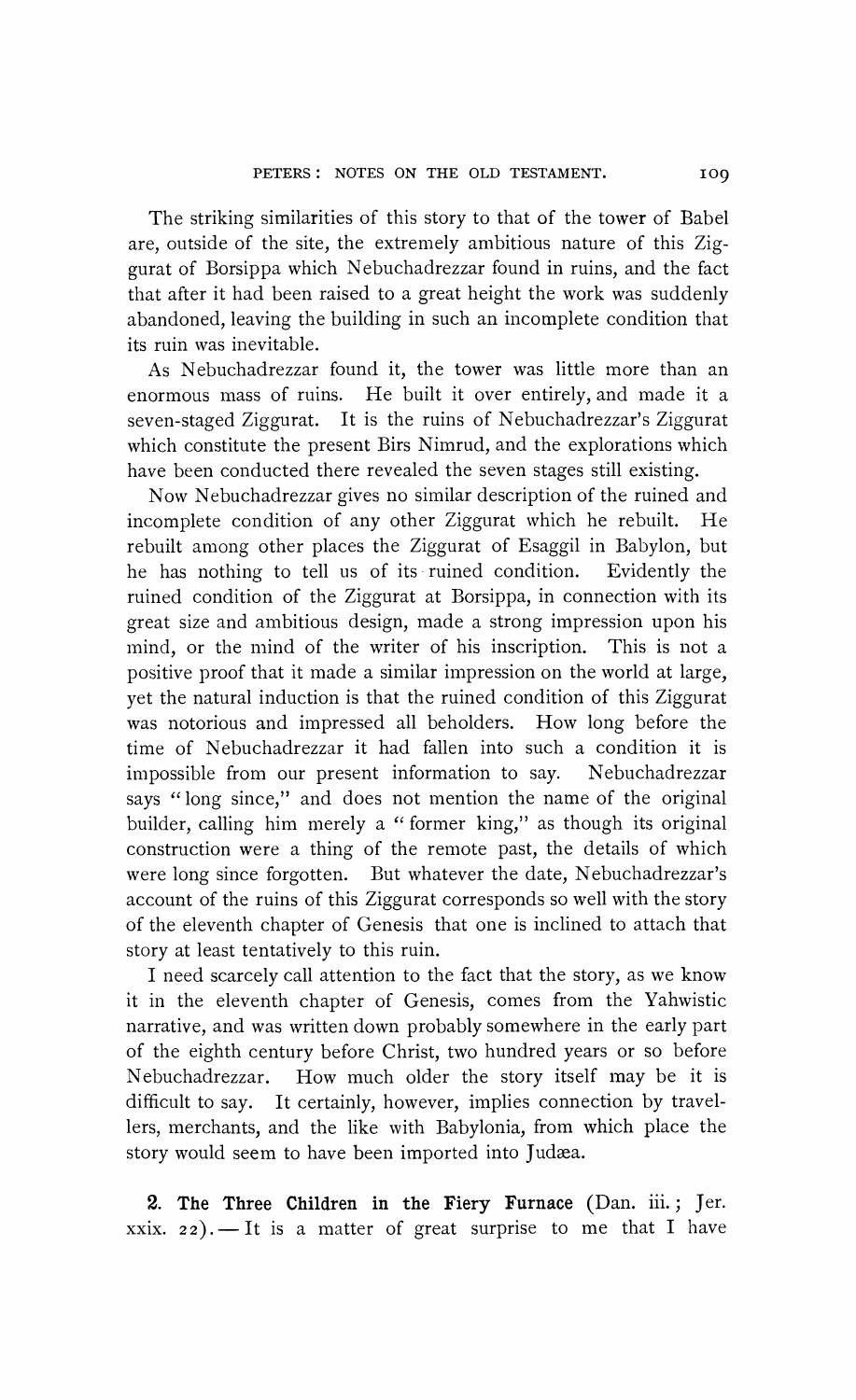**never seen these passages brought into conjunction. Suppose we turn first to the passage in Jeremiah, which is much the older of**  Jeremiah, we are told, addressed a letter to the captive **Jews in Babylonia, bidding them to build houses and dwell in them; and to plant gardens and eat the fruits thereof; to take wives and beget sons and daughters; and to take wives and husbands for their sons and daughters, so that they also might have sons and daughters. He bids them to seek the peace of the land where they are, and not to listen to the prophets and diviners among them, and tells them, " After seventy years be accomplished for Babylon, I will visit you**  and perform my good word toward you, in causing you to return to **this place." Then he mentions by name Ahab, son of Kolaiah, and Zedekiah, son of Maaseiah, who have evidently been stirring up the Jews in Babylonia to revolt against Nebuchadrezzar, saying that they are prophesying a lie, and that Nebuchadrezzar, king of Babylon, shall slay them, and that they shall become a byword to all the captives of Judah who are there in Babylon, saying, " The Lord make thee like Zedekiah and like Ahab, whom the king of Babylon roasted in the fire."** 

**What put into Jeremiah's head the idea that these men would be punished in such a manner? Presumably the fact that Nebuchadrezzar was known to have made use before of this form of punishment. Giesebrecht in his commentary on Jeremiah refers to " similar Persian customs," and I suppose it probable that this barbarous method of punishment by burning can be established as practised in that and surrounding countries at various times. But, however that may be, the fact that this statement in Jeremiah's letter was preserved and has been handed down to us may fairly be regarded as evidence that this was no idle wish of Jeremiah, but that this punishment was actually inflicted upon these two prophets, Ahab and Zedekiah.** 

**Now it must be remembered that the position which these two men represented was the so-called patriotic position of that day,**  while that of Jeremiah was the so-called unpatriotic position. **was often in a minority of one or two in advocating the policy of submission. He was regarded by the bulk of his compatriots as a ' copperhead,' to use an expressive term of our civil war. The Babylonians seem on the other hand to have regarded him as a sort of secret ally, and after the capture of Jerusalem he was treated by them with marked honor.** 

**The book of Daniel made over again for a special purpose traditions which had come down, sometimes in a very confused form, from an** 

**IIO**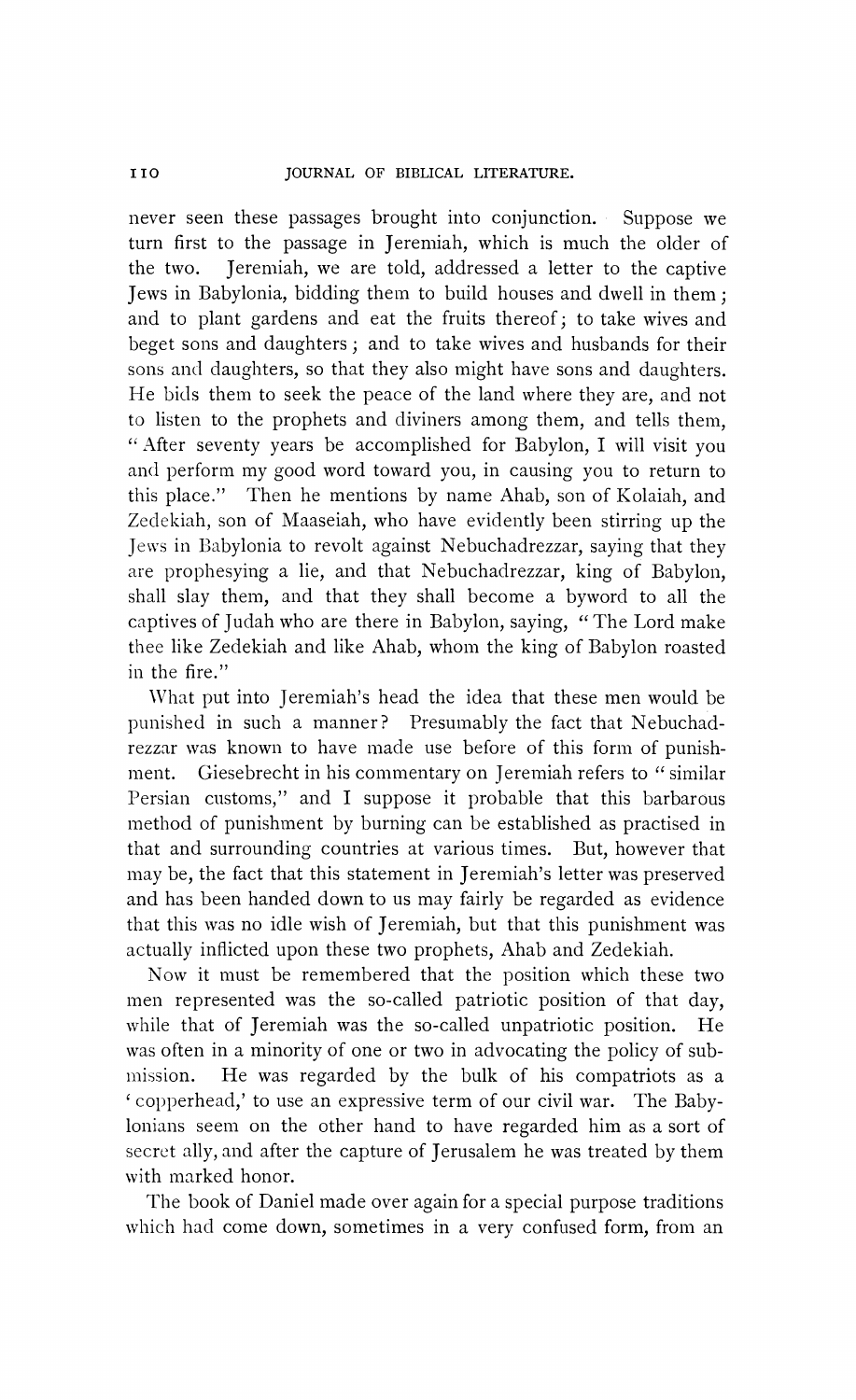**earlier period. It seems to me that in the story contained in the third chapter of Daniel, of the three children, Shadrach, Meshach, and Abed-Nego, who were cast into the fiery furnace and miraculously saved, we have the legendary account of Nebuchadrezzar's treatment of Ahab and Zedekiah, or some of their compeers. It has come down to us through the medium of the popular, patriotic party, the party opposed by Jeremiah, but the party which was both the most numerous and the most influential in his time.** 

**While it has no direct bearing on this subject of the burning of the prophets, nevertheless, since it is interesting as showing the cruel methods of punishment in Babylonia, and the disregard of human life there prevalent from time immemorial, I may add that Mr. Haynes in excavating the Ziggurat of the Temple of Bel at Nippur discovered a quantity of skulls built in with the bricks. They may have been 'striking' workmen who were thus summarily dealt with, or they may have been offenders of some other sort. The find was interesting merely as showing the barbarous disregard of life, and the cruelty of the punishments inflicted in Babylonia in those days.** 

**3. The Nebuchadrezzars of Daniel.** - History is strangely turned **about and confused in the book of Daniel. A curious example of this confusion we find in the relation of the conquest of Belshazzar by Darius. According to the book of Daniel, Nebuchadrezzar was succeeded by his son Belshazzar, and Belshazzar was conquered and slain by " Darius the Mede." Now no Belshazzar son of Nebuchadrezzar ever reigned in Babylon, and the only Darius who can possibly be intended by the designation "Darius the Mede " is Darius Hystaspes, who was not an almost immediate successor of Nebuchadrezzar, but was separated from him by several reigns; neither was it he who overthrew the Babylonian empire and established the rule of the " Medes and Persians." Nebuchadrezzar was succeeded by Evil-Merodach, he by Neriglissar, he by Labashi-Marduk, and he by Nabonidus, who was overthrown by Cyrus. Cyrus was succeeded by Cambyses, he by Pseudo-Smerdis, and he by Darius. It is difficult, at first sight certainly, to understand how in the stories contained in the book of Daniel history can have become so confused as to bring Darius into such close proximity to Nebuchadrezzar, and to make him the conqueror of Babylon in the time of Nebuchadrezzar's son. It seems to me that some light is thrown upon this**  difficulty by the Behistun inscription. In this inscription (1. 31 ff.) **we read this account of a revolt against Darius in Babylon:**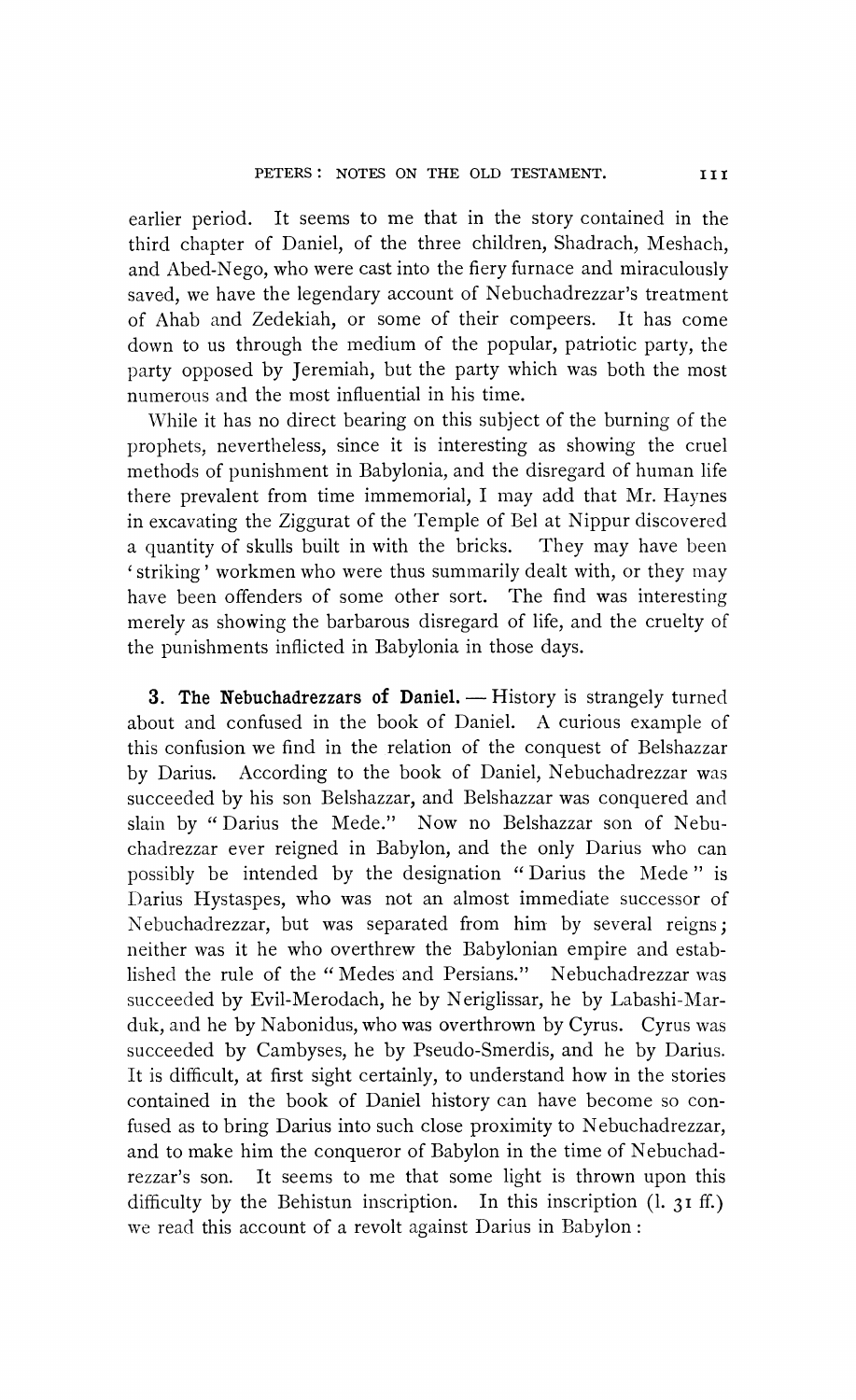## **JOURNAL OF BIBLICAL LITERATURE. 112**

**Further there was a Babylonian, Nidintubel his name, son of Aniri, who rebelled in Babylon, lying to the people, and saying, "I am Nebuchadrezzar son of Nabonidus." Then all the Babylonians went over to that Nidintubel, Babylon rebelled, he made himself king over Babylon .... Thus saith Darius the king: Then I marched to Babylon and against that Nidintubel who called himself Nebuchadrezzar. The army of Nidintubel was placed upon ships; the shores of the Tigris they occupied.** 

**The next two lines are not altogether intelligible in detail, but state in general that Darius forced the passage of the Tigris and defeated the army of Nidintubel.** 

**On the 26th day of the month Kisleu we delivered battle. Thus saith Darius the king: Then I marched toward Babylon. I had not yet reached Babylon when Nidintubel, who had said, "I am Nebuchadrezzar," marched against me with an army to deliver battle, to a city named Zazanu on the shore of the Euphrates. There we joined battle. Ormuzd was my strong helper; by the grace of Ormuzd I smote the army of Nidintubel. One part was driven into the water, and the water swept them away. We joined battle on the second day of the month Anamaka. Thus saith Darius the king: Then this Nidintubel with a few mounted soldiers came to Babylon. Then I came to Babylon. By the help of Ormuzd I took Babylon and captured Nidintubel; and I slew Nidintubel in Babylon.** 

**Further on in the same inscription (1. 84 ff.) Darius describes another revolt against himself of the Babylonians, in which again the pretender to the throne claimed to be Nebuchadrezzar son of Nabonidus.** 

**Thus saith Darius the king: While I was in Persia and Media the Babylonians revolted against me for a second time. A man named Arakhu, an Armenian, son of Haldita, arose against me. There is in Babylonia a district named Dubala. From this place he arose against me. He deceived the people of Babylon, saying, " I am Nebuchadrezzar son of Nabonidus." Thereupon the people of Babylon rebelled against me and went over to this Arakhu. He took Babylon; he became king in Babylon. Thus saith Darius the king: Then I sent an army to Babylon. Vindafra, a Mede, my servant, I made commander; I sent him out, saying, "Go thither and smite the army of the rebels." Ormuzd brought me help; by the grace of Ormuzd Vindafra took Babylon and smote the army of Babylon, the rebels, and took them captive.** 

**In 1. go ff. he mentions in succession the various pretenders who rebelled against him at one time or another. Gomates, a Magian, who claimed to be Bardes son of Cyrus; Ashina, who raised a revolt in Elam; Nidintubel, a Babylonian, who claimed to be Nebuchadrezzar son of Nabonidus, and who made himself king of Babylon;**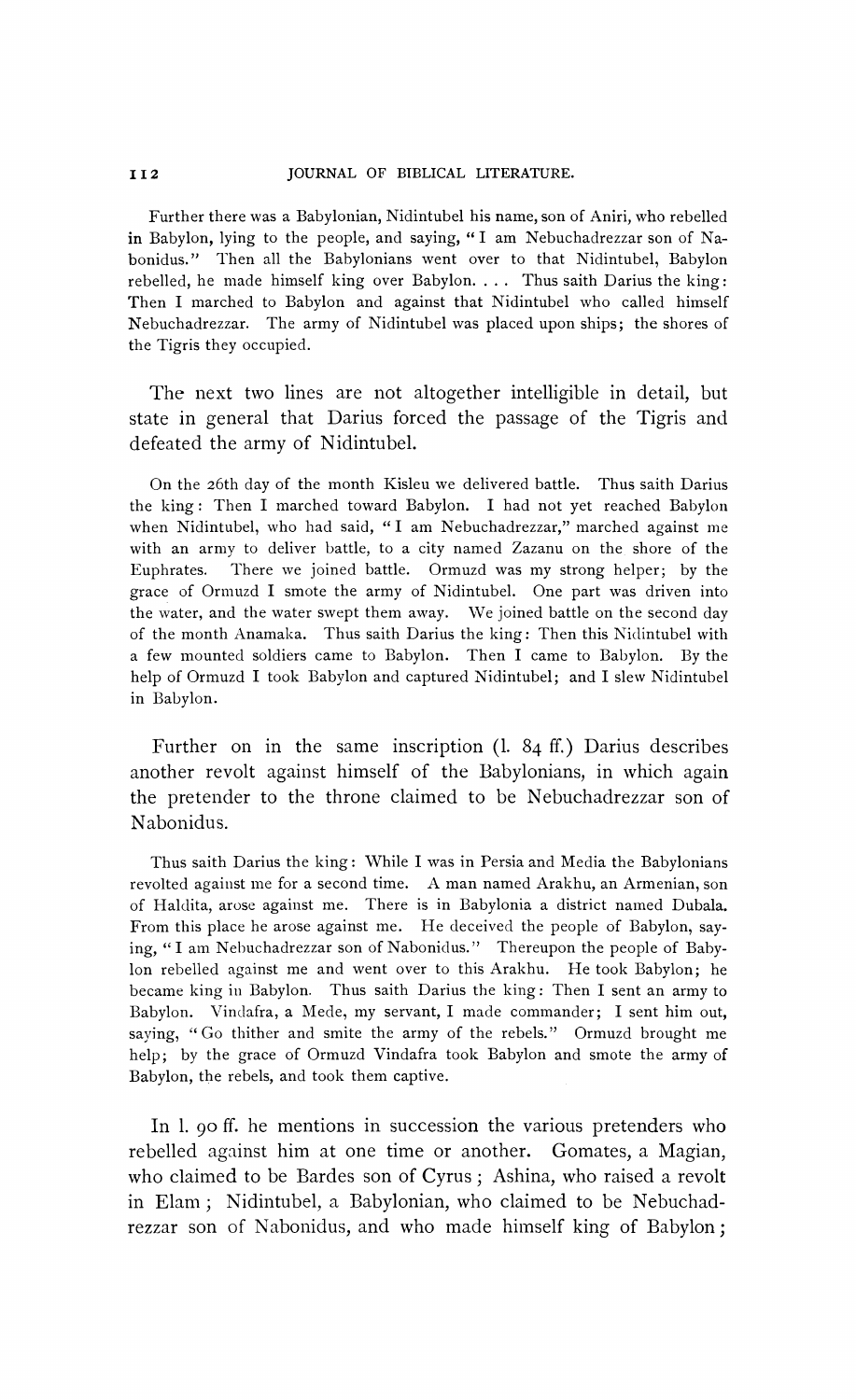**Martes, a Persian, who led a rebellion in Elam; Phraortes, a Median, who claimed to be Xathrites, of the race of Cyaxares, and who raised Media against Darius; Sitrantachmes, a Sagartian, who also claimed to be a descendant of Cyaxares and raised part of the same country on much the same grounds as the preceding; Parada, a Margian, who led a rebellion in Margu; Veisdates, a Persian, who claimed to be Bardes son of Cyrus and raised a rebellion in Persia; and Arakhu, an Armenian, who claimed to be Nebuchadrezzar son of Nabonidus and raised a revolt in Babylon. It is worthy of note that both pretenders to the throne in Babylon make use of the name Nebuchadrezzar, although according to Darius each claimed also to be the son of Nabonidus. It is clear that Nebuchadrezzar was the name to conjure by in Babylonia, so that when a man sought to raise a revolt he laid claim to this name as a sure means of arousing popular sentiment in his favor. This may serve to show us that that confusion of Babylonian history in the book of Daniel which sets chronology at nought and gathers everything about the name of Nebuchadrezzar was not altogether an invention of later Jewish legends, but that it had its origin in the popular ideas of the Babylonians themselves.** 

**In addition to the record of the two pretenders named Nebuchadrezzar contained in the Behistun inscription, we have also some contract tablets from the reign of one or the other of these two pretenders, presumably, according to Boscawen (TSBA. vi.), the first. In the fourth volume of Schrader's Sammlung von assyrischen und babylonischen Texten are given three of these documents from the reign of "Nebuchadrezzar III," of which two are dated in "the accession year of Nebuchadrezzar, king of Babylon," and one in "the first year of Nebuchadrezzar, king of Babylon." The names of the members of the Egibi family mentioned in these tablets are the evidence that they do not belong to the reign of Nebuchadrezzar II, but to that of Nebuchadrezzar III.** 

**It may be worth noting in connection with the dates of these tablets, which give us for the duration of the reign of this Nebuchadrezzar III portions at least of two years, that at the close of the third book of his history Herodotus describes the revolt of Babylon and its siege by Darius for a period of a little more than twenty months. After he had taken the city he treated it, according to Herodotus, with great severity, in striking contrast with the treatment it had received from Cyrus, dismantling its fortifications, and endeavoring to destroy forever its capacity to do mischief. This siege naturally impressed itself upon the popular imagination more strongly than the**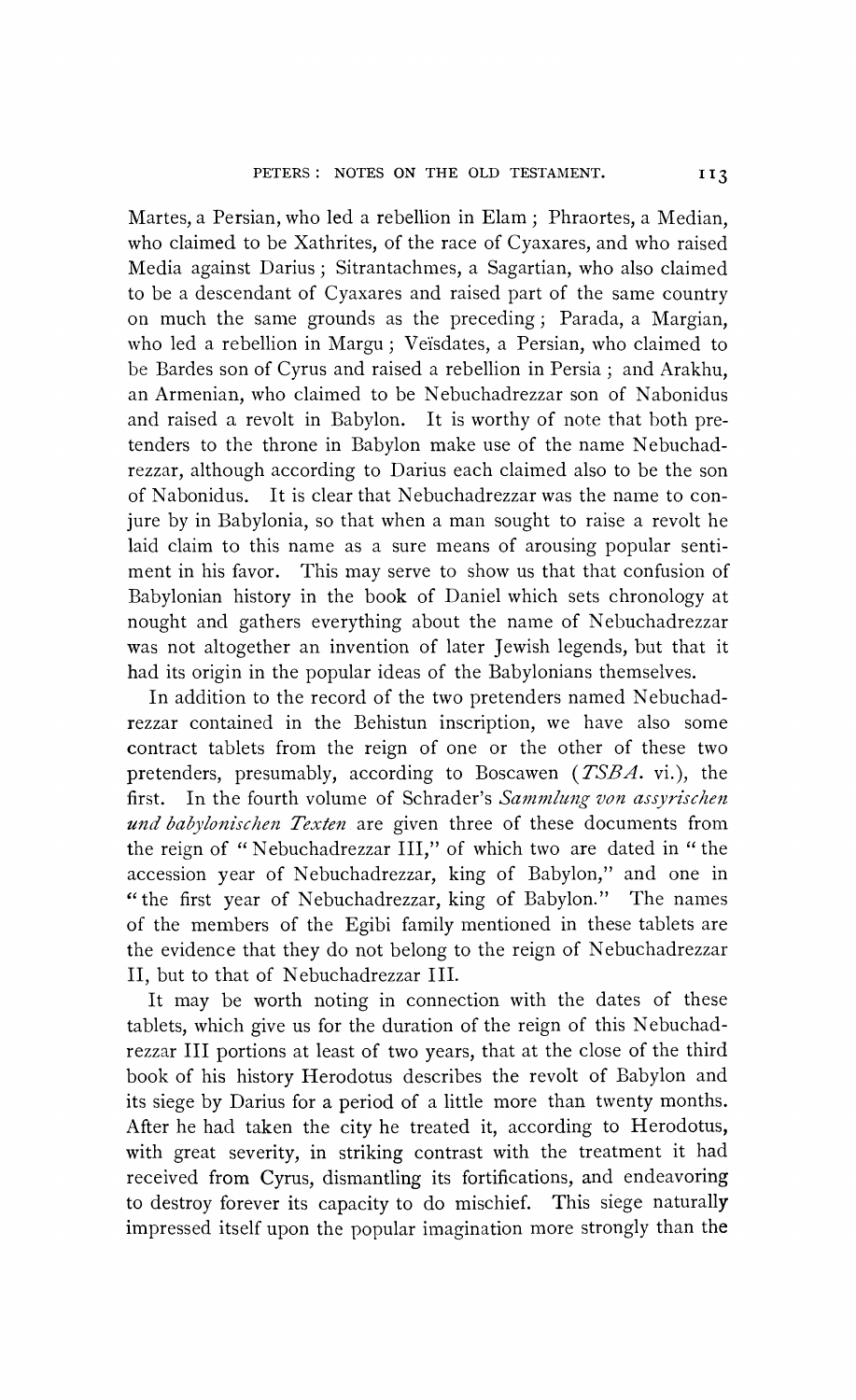**almostly friendly capture of the city by Cyrus, and hence in folkhistory Darius and not Cyrus became the conqueror of Babylon. It is this folk-history which is perpetuated in the book of Daniel.** 

**Precisely why Belshazzar should play such an important part in the story I cannot conjecture. All the information which we possess regarding him up to the present is very little. We know that Nabonidus had a son of this name. He seems, however, to have played a role of importance, otherwise his name would not have been substituted in the tradition represented in the book of Daniel for that of Nabonidus, as it evidently has been, adding one more element of confusion to those already existing. In the folk-history of the book of Daniel, then, Belshazzar has taken the place of Nabonidus, for reasons which we do not know. He is made the son of Nebuchadrezzar, because Nebuchadrezzar was the great king of Babylon whose name every one knew, and about whom every one was grouped in the thought of the people. Darius Hystaspes takes the place of Cyrus as conqueror of Babylon, because of his capture of the city in the war against Nebuchadrezzar III, a siege and capture which impressed the popular mind much more forcibly than that by Cyrus. Why he is called the Mede I do not know.** 

4. Mene, Mene, Tekel, Upharsin (Dan. v. 25). - In the explanation of these words, given in vs. 26-28, we find simply *Mene*, Tekel, **Peres. Turning to the Greek text we find that in the 25th verse we**  have not Mene, Mene, Tekel, Upharsin, but merely Mene, Tekel, **Peres. It seems to me almost self-evident that the Greek text is correct and the Hebrew wrong. The Mene in the Hebrew text seems to have been repeated by accident, and the Peres has either been inflected, or else we have the conjunction with the plural form of the word '1DS , 'Persian.' If the Greek text be adopted and the pointing of the words be omitted entirely, which is what the story itself requires, the whole passage becomes plain. We have the three roots meaning simply,** *number***, weigh, divide (or** *Persian***). The last word may equally well be 'divide ' or ' Persian,' so far as the root is concerned, and this ambiguity gives opportunity for the play which is found in the explanation. The problem given to Daniel is to explain what is meant by the three words on the wall, number, weigh, divide or Persian. His skill or his inspiration is shown in the finding of a meaning which so precisely fitted these three enigmatic roots to the circumstances. Remembering that the writing must have been without vowels, the conditions are very much the same as if we** 

**Ii4**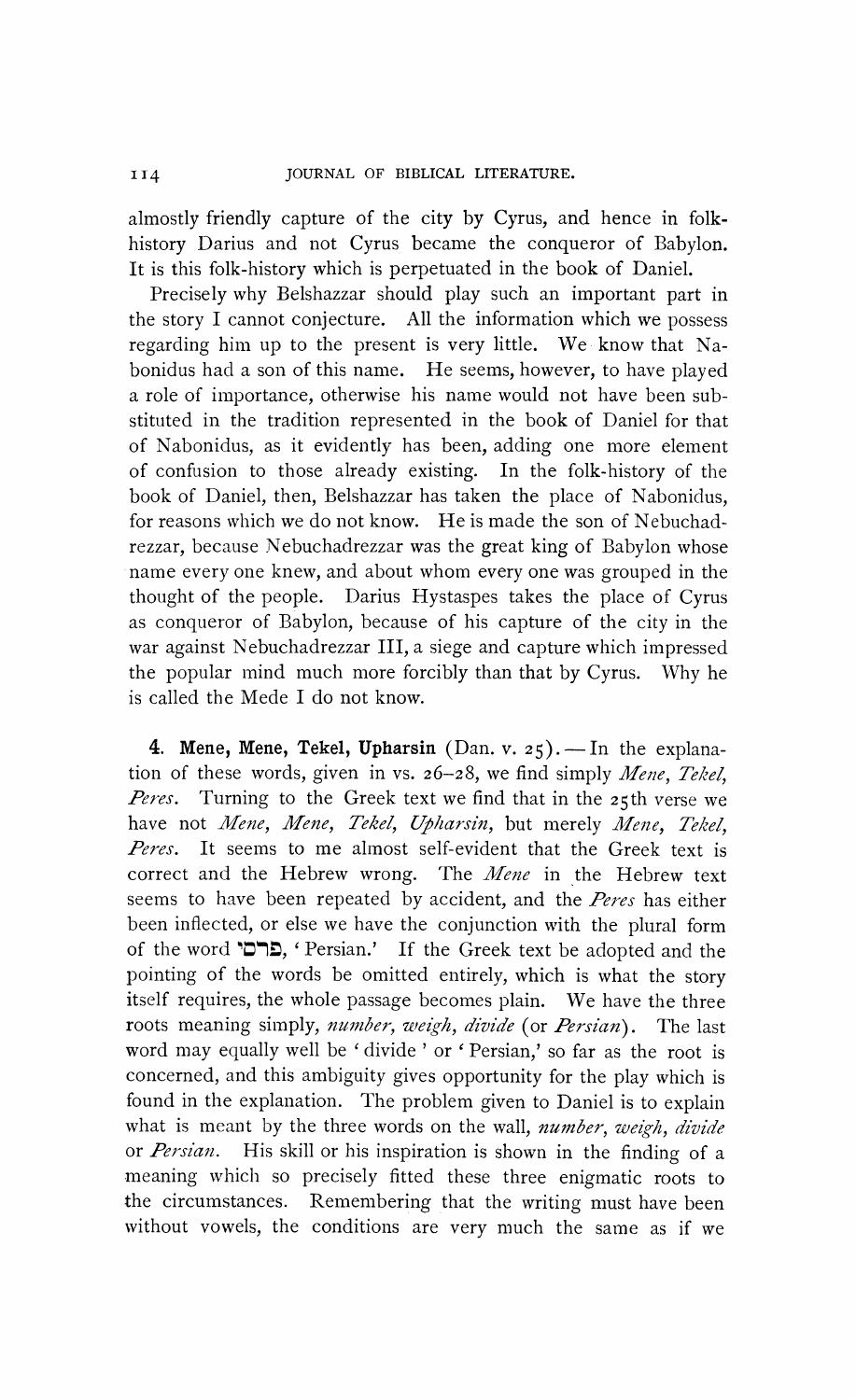**should have put before us the letters N-M-BR-W-G-H-D-V-D, except that in this case there is not the same opportunity for a play upon words as the Hebrew affords in the last root. The language used is, of course, Aramaic. Daniel interprets the meaning of the root number as: " God hath numbered thy kingdom and brought it to an end." The root weigh he interprets to mean: "Thou art weighed in the balance and found wanting." The third root, which might mean equally well divide or Persian, he interprets thus: "Thy kingdom is divided and given to the Medes and Persians."** 

It may be asked, Why could not the Chaldæans, soothsayers, and **so forth read these letters? I do not understand that the text implies that they could not read the individual characters, but merely that they could not so read them as to make any sense out of them. " To read the writing and to make known its interpretation " (v. 8), are not two altogether different things, but either parts of the same thing, or at least most closely connected one with the other. This duplicate method of expression is characteristic of the style of the book of Daniel throughout. They could not read the letters in the sense that they could not read them so as to make any sense.** 

**Such fanciful interpretations of this passage from the Assyrian as Prince attempts in the Proceedings of the American Oriental Society (April, 1892, p. clxxxii.), the idea of which is derived from Clermont-**Ganneau's similar attempt in the *Journal Asiatique* (8<sup>ième</sup> Série, i. **36 ff.; cf. Hebraica iii. 87-102), and Noldeke's article in the Zeitschrift**  für Assyriologie (i. 414 ff.), seem to me to be based on a radical **misunderstanding of the passage. The passage is simple enough if you use an unpointed text, and make from the Hebrew itself and the Greek the text correction which I have suggested above.** 

The untenability of Nöldeke's interpretation, and with it of the **interpretations of Hoffmann (Zeitschrift fiir Assyriologie ii. 45-48), Prince, and Clermont-Ganneau is set forth in a very few words and very effectively in Behrmann's commentary on the book of Daniel.** 

**One point which Noldeke makes in his discussion of the subject**  is the use of the word **ברם** in what he regards as an unreal sense. **He says: "With the first two words the simple sense 'number' and ' weigh' may do, but 3'1, 'divide,' is no longer in actual use, while the substantive =1t, in the sense 'half-mina,' was still common among the later Jews." The context (vs. 28) is the best evidence of the sense intended to be attached and capable of being attached to the root letters DP.** The word is used in the same sense in the **Targum to 2 Ki. iv. 39. It is true that this is not the common root**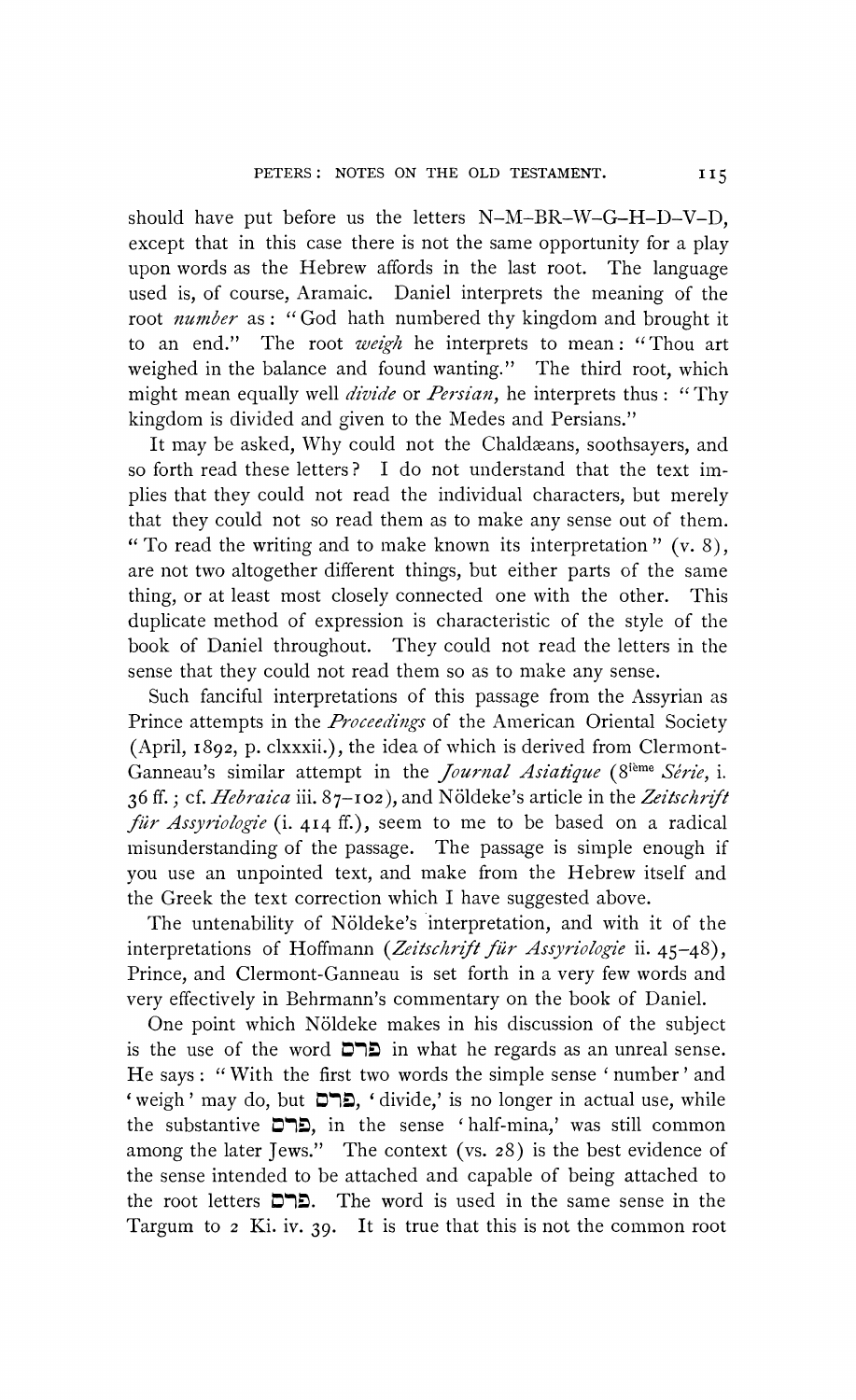**for' divide,' but its choice in this place is for the purpose of a play on**  words, since the same letters also mean 'Persian.' Nöldeke is driven to conjecture to account for the pointing in the forms הְכָל and **בְּרֵם**, **words which we do not actually find pointed in this manner in any Semitic language in any sense. XJt, on the other hand, is properly pointed as a participle passive of the Pe'al form of the verb 832.** 'number.' Nöldeke says that this would be the correct absolute **form for the Syriac word for mina; but, however that may be, we do not actually find the word so pointed in the sense of mina, which he and the others above mentioned would give it. It is tempting to add to the possibilities of the sense of the words on the wall the further meaning mina, shekel, ha{f-shekel, and the letters used are certainly capable of this further sense. On the other hand the reading and explanation of the words in vs. 26-28 make no allusion to such a sense, which would have been done, I think, had such an additional sense been intended. I am inclined to think, therefore, with Behrmann, that the tempting resemblance of these words to the words for mina, shekel, and half-shekel is due to accident.** 

**The real difficulty in the passage is one of text corruption and of an erroneous late pointing. The correct text of vs. 25 is, as I have already pointed out, simply D'1D Wl l3i. t In the individual text from which our present Hebrew text is descended a scribe doubled the SIZ,** presumably by accident. He attached **ברם** to the preced**ing words by the conjunction 1, an alteration of text which is very common, as can be seen by a comparison of parallel passages in our**  Conscious of the play on the word **' Persian ' contained in DID**, he further changed that word accident**ally or intentionally to '3'1 (cf. Dan. vi. 29; Neh. xii. 22). A I was added to it, either to put it in the plural, or purely by accident.** 

**The pointing of the words is very perplexing. No explanation of any sort which has yet been offered seems satisfactory. Now the Hebrew and the Greek do not altogether agree in regard to the**  pointing. The former has a uniform pointing פְ**יֹגַא** הְכֵל פְּרֵם, The latter has a different pointing for each word, μανή, θεκέλ, φάρες, which would correspond to **בְּנֵא** הְכֵל פַּרֵם. I am inclined to think **that the pointing of the Hebrew text is the more original, and that it is intentionally artificial. The words were without pointing, not intended to be spoken. They represented merely the three radicals of the three roots without vowels. But in reading the text aloud it was necessary to pronounce these three words in some manner. They were for this purpose pointed, and intentionally so pointed that**